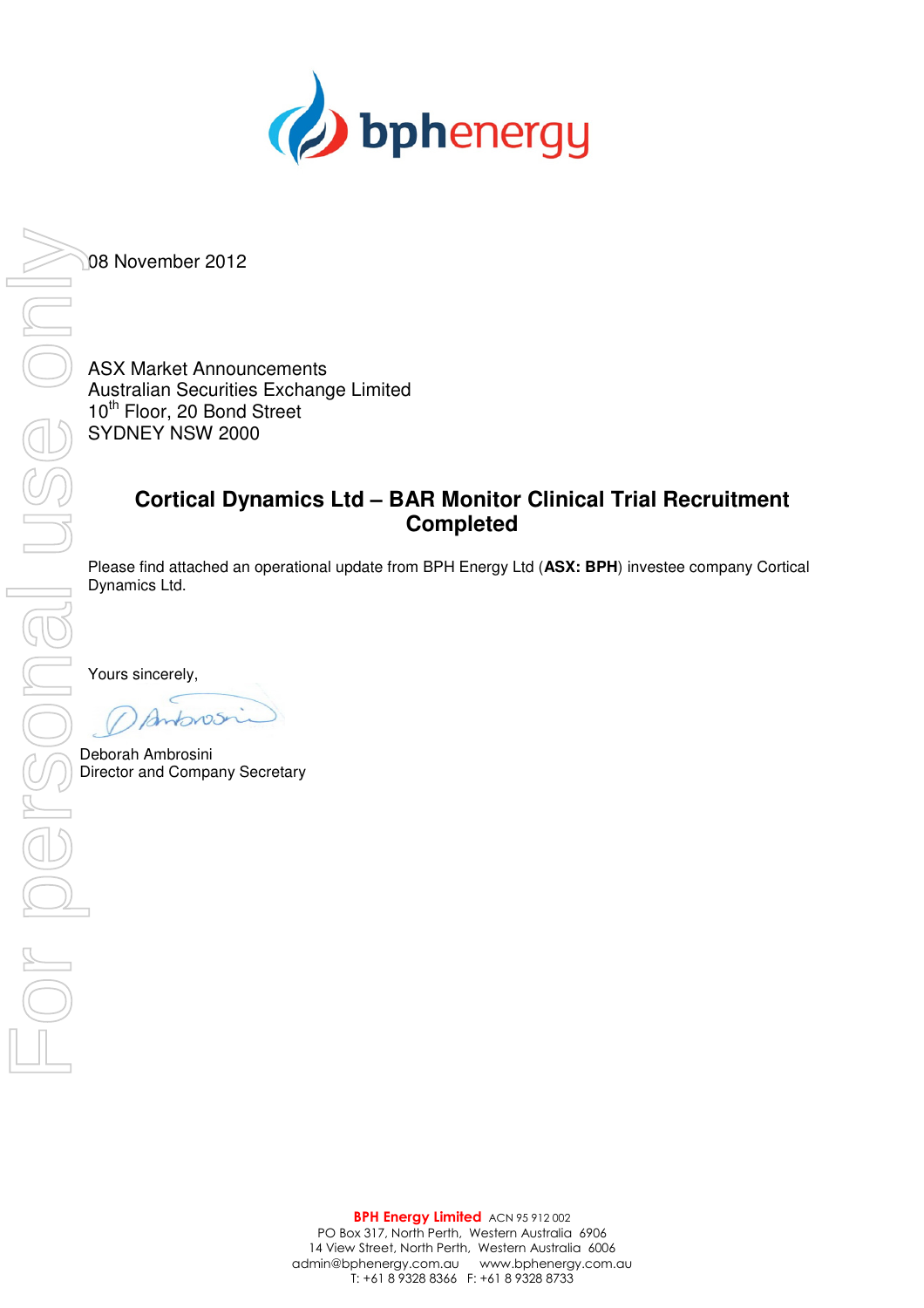

08 November 2012

ASX Market Announcements Australian Securities Exchange Limited 10<sup>th</sup> Floor, 20 Bond Street SYDNEY NSW 2000

## **Cortical Dynamics Ltd BAR Monitor Clinical Trial Recruitment Completed**

Cortical Dynamics Ltd ("**Cortica**l") is pleased to provide an update on its clinical trial of the BAR Monitoring System being conducted at St Vincent's Hospital, Melbourne.

Recruitment in the trial entitled, 'Validation of the Brain Anaesthesia Response (BAR) Monitoring System during Anaesthesia for Cardiac Surgery: a Double-Blinded, Randomised, Controlled Trial using Two Different Doses of Fentanyl' has now been completed.

The trial was designed to detect varying levels of anaesthetic agents in an operating room environment where the presence of multiple sources of artifacts is known to interfere with EEG recording.

The trial is a significant event in the BAR monitors' development program as it is the first time the complete BAR monitoring system has been employed within the operating theatre. The blinded data will now be processed and a clinical report will be produced.

Cortical's Chief Scientific Officer, Professor David Liley, said "The completion of this trial is truly a significant milestone for Cortical, as it is the first hospital trial in which all components of the BAR monitoring approach have been used".

Cortical is working closely with the St Vincent's team and will provide further updates in the near future.

## **About the BAR Monitor**

The BAR monitoring system measures a patient's brain electrical activity, the electroencephalogram (EEG), in order to indicate how deeply anaesthetised a patient is during an operation via an adhesive sensor applied to the forehead. The BAR monitor is designed to assist anaesthetists and intensive care staff in ensuring patients do not wake up unexpectedly, as well as reducing the incidence of side effects associated with the